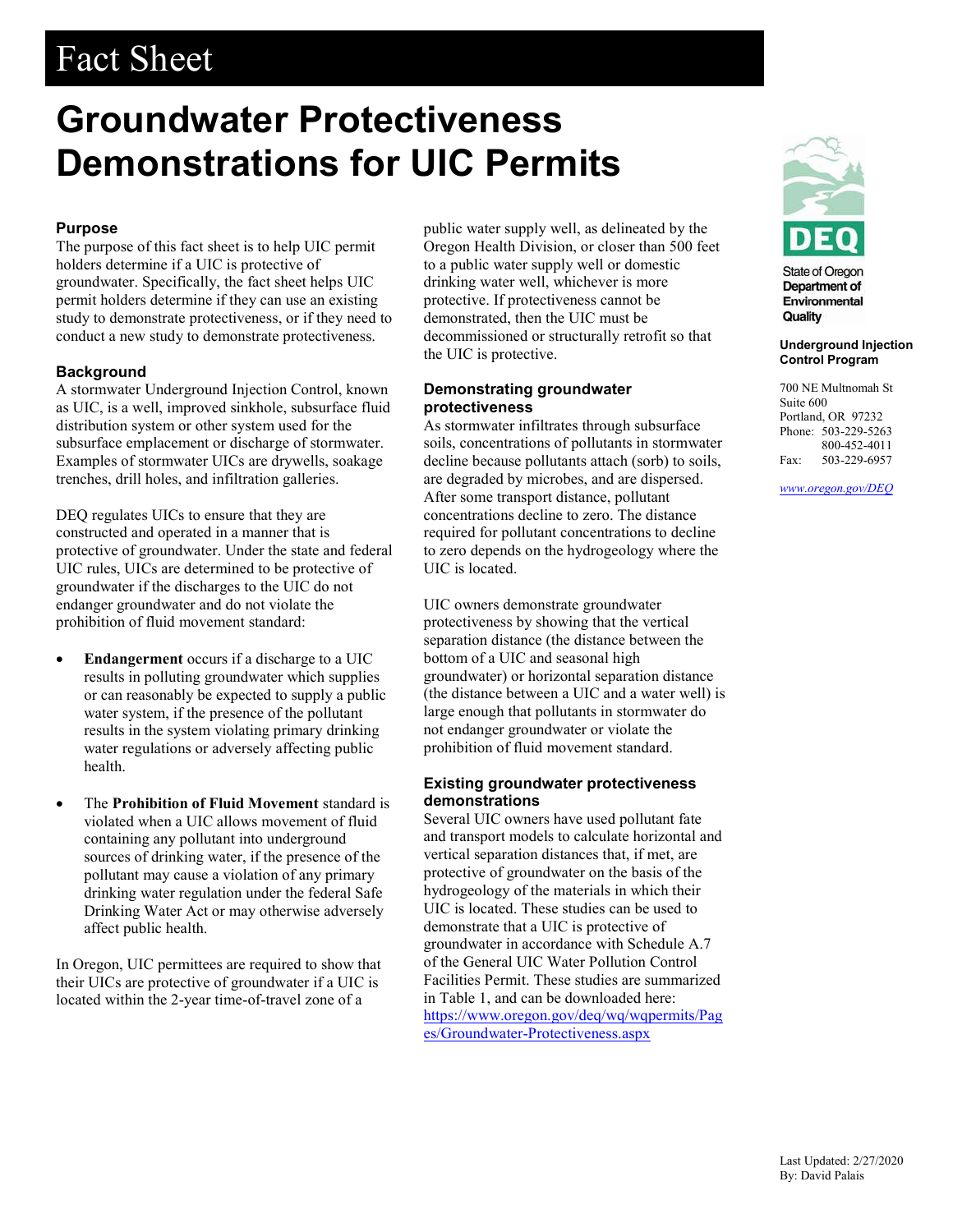Table 1. Existing Groundwater Protectiveness Demonstrations.

| Location            | <b>Geologic Units</b><br>Or<br><b>Hydrogeologic</b><br>Equivalent* | <b>Protective</b><br><b>Vertical</b><br><b>Separation</b><br><b>Distance</b> | <b>Protective</b><br><b>Horizontal</b><br><b>Separation</b><br><b>Distance</b> | Reference(s)                              |
|---------------------|--------------------------------------------------------------------|------------------------------------------------------------------------------|--------------------------------------------------------------------------------|-------------------------------------------|
| City of Bend        | Qbn, Qb, Qba,<br>Qbapb, Qc.<br>Tbab, Qsp, Qtt <sup>1</sup>         | 5 feet                                                                       | NA.                                                                            | GSI (2011a)                               |
| City of Canby       | Qfc <sup>2</sup>                                                   | $2.5$ feet                                                                   | 267 feet                                                                       | GSI (2013d)                               |
| City of Eugene      | $Q$ oal <sup>3</sup>                                               | $4.9$ feet                                                                   | 247 feet                                                                       | GSI (2013a)                               |
| City of Gresham     | Qfc, Qff, Qfq,<br>QTt 2, 4                                         | 5 feet                                                                       | 335 feet                                                                       | GSI (2011c)<br>GSI (2013f)                |
| City of Keizer      | Qalc $\overline{5}$                                                | $2.5$ feet                                                                   | 117 feet                                                                       | GSI (2013e)                               |
| City of Milwaukie   | $Qfc$ , $Qff$ $^2$                                                 | 5 feet                                                                       | <b>NA</b>                                                                      | GSI (2013c)                               |
| City of Portland    | Qfc, Qff, Qfch,<br>$QTt^{2,6}$                                     | 5 feet                                                                       | 275 feet                                                                       | City of Portland BES (2008)<br>GSI (2012) |
| City of Redmond     | Qbn, Tbr, Tbdr,<br>Tddf <sup>1</sup>                               | 5 feet                                                                       | <b>NA</b>                                                                      | GSI (2011d)                               |
| City of Springfield | $\Omega$ oal <sup>3</sup>                                          | $4.8$ feet                                                                   | 262 feet                                                                       | GSI (2013b)                               |
| City of Lebanon     | $Qg1$ Qalc $5$                                                     | 5 feet                                                                       | NA.                                                                            | GSI (2017)                                |
| City of Umatilla    | Pscf, Tcem, Tcp,<br>Tcu, Tcun <sup>7</sup>                         | 5 feet                                                                       | <b>NA</b>                                                                      | GeoEngineers (2020)                       |

Notes:<br>(1) See Sherrod et al. (2004) for geologic units

(2) See Ma et al. (2012) for geologic units (5) See O'Conner et al. (2001) for geologic units

(3) See Frank (1973) for geologic units (6) See Madin (1998) for geologic units

(7) See Grondin et al. (1995) Plate 2.2 for geologic units

(4) See Evarts and O'Conner (2008) for geologic units

(\*) For UICs in geologic units not included in Table 1, applicants may still reference an existing Groundwater Protectiveness Demonstration if they can demonstrate to DEQ that the hydrogeologic characteristics of the geologic unit(s) in which their UICs are located are at least equivalent to, or more protective, of groundwater than those to which they are being compared. See, for example, GeoEngineers (2020)

# How to determine if a study can be used to demonstrate protectiveness

There are three steps to determining if one of the studies above can be used to demonstrate that a UIC is protective of groundwater:

- 1. Identify the geology where the UIC is located using a geologic map. Many geologic maps for Oregon have been developed by the U. S. Geological Survey, and are available online at the U.S.G.S. Publications Warehouse: http://pubs.er.usgs.gov/.
- 2. Identify the jurisdiction where the UIC is located using Table 1. The table lists the geologies for which protectiveness has been demonstrated, as well as the vertical and horizontal protective separation distances.
- 3. Determine whether a study in Table 1 can be used to demonstrate that a UIC is protective of groundwater. If your UIC injects stormwater into the same geology as is listed in Table 1, then you can cite the study in Table 1 to demonstrate that the UIC is protective of groundwater. If the UIC does not inject stormwater into the same

geology as is listed in Table 1, then you must conduct a new study to demonstrate the UIC is protective of groundwater. The study must be reviewed and approved by DEQ.

# Example of how to cite a study in Table 1 to demonstrate protectiveness

The following is an example of how to cite a study in Table 1 to demonstrate that your UIC is protective of groundwater:

# Vertical Separation Distance

The UICs are located in the \_\_\_\_\_\_\_\_ geologic unit (see Figure  $\Box$ ). The City of  $\Box$  has shown that UICs in this geologic unit are protective of drinking water if there are at least feet of vertical separation between the bottom of the UIC and groundwater. There are feet of vertical separation between groundwater and the bottom of the UICs at the site. Therefore, the UICs at the site are protective of drinking water in accordance with permit requirements.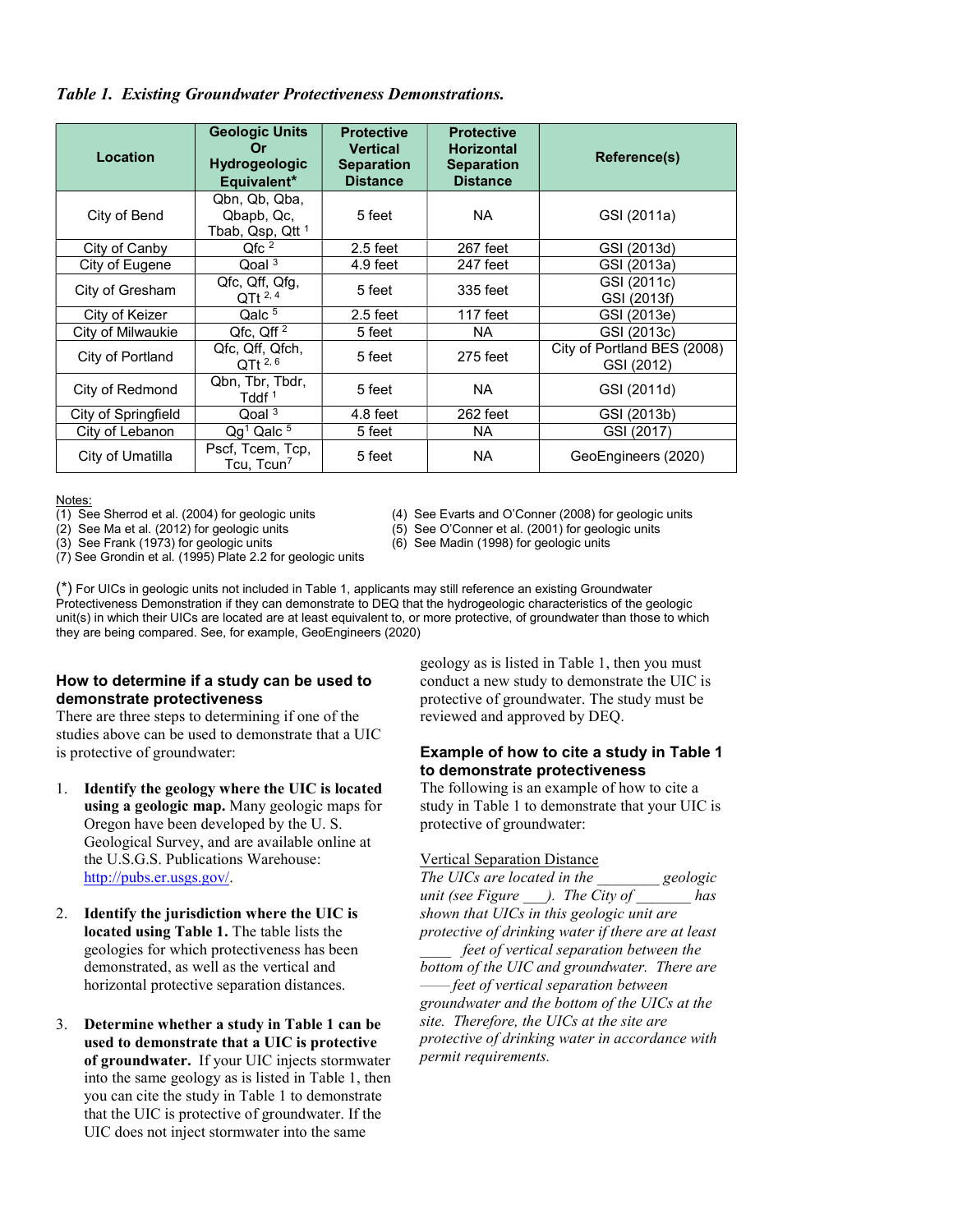### Horizontal Separation Distance

The UICs are located in the geologic unit (see Figure  $\qquad$ ). The City of has shown that UICs in this geologic unit are protective of drinking water if there are at least feet of horizontal separation between the bottom of the UIC and a water well. There are \_\_\_\_ feet of horizontal separation between groundwater and the water well nearest to the site. Therefore, the UICs at the site are protective of drinking water in accordance with permit requirements.

# **References**

The following references can be used to determine the geology in the jurisdictions listed in Table 1. Most of the references are available online:

- Evarts, R. C. and J. E. O'Connor, 2008. Geologic Map of the Camas Quadrangle, Clark County, Washington, and Multnomah County, Oregon. U.S. Geologic Survey Scientific Investigations Map 3017. Available online at: http://pubs.usgs.gov/sim/3017/.
- Frank, F. J., 1973. Ground Water in the Eugene-Springfield Area, Southern Willamette Valley, Oregon. U.S. Geological Survey Water Supply Paper 2018, 74 p. Available online at: http://pubs.usgs.gov/wsp/2018/report.pdf.
- Ma, L., Madin, I. P., Duplantis, S., and K. J. Williams, 2012. Lidar-based surficial geologic map and database of the greater Portland area, Clackamas, Columbia, Marion, Multnomah, Washington, and Yamhill Counties, Oregon, and Clark County, Washington. 34 pp.
- Madin, I. P. 1998. Earthquake-Hazard Geologic Maps of the Portland, Oregon, Metropolitan Area. In: Assessing Earthquake Hazards and Reducing Risk in the Pacific Northwest, Volume 2. Pgs. 355 – 372. U.S. Geological Survey Professional Paper 1560. Eds: Rogers, A. M., Walsh, T. J., Kockelman, W. J. and G. R. Priest. Available online at: http://pubs.er.usgs.gov/publication/pp1560.

- Grondin, G. H., Wozniak, K. C., Nelson, D. O., and Camacho, I., (1995). Hydrogeology, Groundwater Chemistry and Land Uses in the Lower Umatilla Basin Groundwater Management Area, Northern Morrow and Umatilla Counties, Oregon, (Final Review Draft), 591 pp. Available online at: https://people.wou.edu/~taylors/g473/AEG2016/ 16\_Grondin\_etal\_1995\_Umatilla\_Hydrogeology .pdf
- O'Connor, J. E., Sarna-Wojcicki, A., Wozniak, K. C., Polette, D. J., and R. J. Fleck, 2001. Origin, Extent, and Thickness of Quaternary Geologic Units in the Willamette Valley, Oregon. U.S. Geological Survey Professional

Paper 1620. Available online at: http://pubs.usgs.gov/pp/1620/.

 Sherrod, D. R., Taylor, E. M., Ferns, M. L., Scott, W. E., Conrey, R. M., and G. A. Smith. 2004. Geologic Map of the Bend 30- x 60-Minute Quadrangle, Central Oregon. U.S. Geologic Investigations Series I—2683. 49 pg. Available online at: http://pubs.usgs.gov/imap/i2683/.

The following references are the existing studies in Table 1 that demonstrate groundwater protectiveness. The studies are available online at:

https://www.oregon.gov/deq/wq/wqpermits/Page s/Groundwater-Protectiveness.aspx

- City of Portland BES, 2008. Decision making framework for groundwater protectiveness demonstration, underground injection control system evaluation and response.
- GeoEngineers (2020). Revised Groundwater Protectiveness Evaluation, City of Umatilla, Umatilla, Oregon: prepared for: City of Umatilla, Oregon
- GSI, 2011a. Technical Memorandum, Pollutant Fate and Transport Model Results in Support of the City of Bend UIC WPCF Permit – Groundwater Protectiveness Demonstration and Proposed EDLs, Prepared for: City of Bend
- GSI, 2011c. Technical Memorandum, Pollutant Fate and Transport Model Results in Support of the City of Gresham UIC WPCF Permit – Proposed EDLs, prepared for: City of Gresham, Oregon
- GSI, 2011d. Technical Memorandum, Pollutant Fate and Transport Model Results in Support of the City of Redmond UIC WPCF Permit – Groundwater Protectiveness Demonstration and Proposed EDLs, prepared for: City of Redmond, Oregon
- GSI, 2012. Determination of Waste Management Areas at Wet Feet UICs by Numerical Simulation of Pollutant Fate and Transport. Prepared for: City of Portland BES. May 22.
- GSI, 2013a. Groundwater Protectiveness Demonstrations, prepared for: City of Eugene, Oregon
- GSI, 2013b. Groundwater Protectiveness Demonstrations, prepared for: Lane County, Oregon